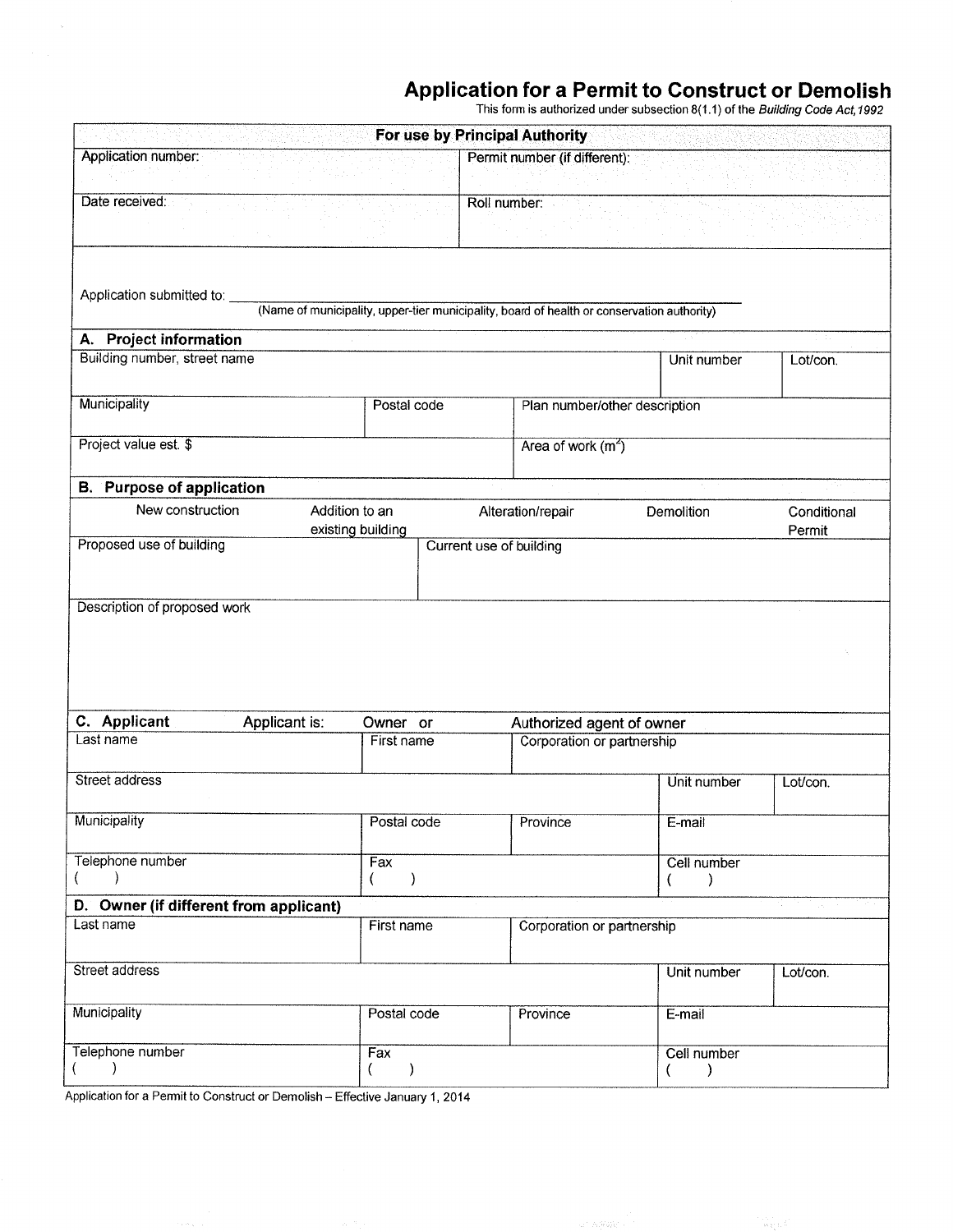| E. Builder (optional)                                                                                                                                                                                                                                                                                                                                                    |                     |                                            |                              |  |          |  |  |
|--------------------------------------------------------------------------------------------------------------------------------------------------------------------------------------------------------------------------------------------------------------------------------------------------------------------------------------------------------------------------|---------------------|--------------------------------------------|------------------------------|--|----------|--|--|
| Last name                                                                                                                                                                                                                                                                                                                                                                | First name          | Corporation or partnership (if applicable) |                              |  |          |  |  |
| Street address                                                                                                                                                                                                                                                                                                                                                           |                     |                                            | Unit number                  |  | Lot/con. |  |  |
| Municipality                                                                                                                                                                                                                                                                                                                                                             | Postal code         | Province                                   | E-mail                       |  |          |  |  |
| Telephone number                                                                                                                                                                                                                                                                                                                                                         | Fax<br><sup>(</sup> |                                            | Cell number<br>$\mathcal{E}$ |  |          |  |  |
| <b>Tarion Warranty Corporation (Ontario New Home Warranty Program)</b><br>F.                                                                                                                                                                                                                                                                                             |                     |                                            |                              |  |          |  |  |
| Is proposed construction for a new home as defined in the Ontario New Home Warranties<br>i.<br>Plan Act? If no, go to section G.                                                                                                                                                                                                                                         |                     |                                            | Yes                          |  | No.      |  |  |
| ii.<br>Is registration required under the Ontario New Home Warranties Plan Act?                                                                                                                                                                                                                                                                                          |                     |                                            | Yes                          |  | No       |  |  |
| iii. If yes to (ii) provide registration number(s): _____________                                                                                                                                                                                                                                                                                                        |                     |                                            |                              |  |          |  |  |
| <b>G.</b> Required Schedules                                                                                                                                                                                                                                                                                                                                             |                     |                                            |                              |  |          |  |  |
| i) Attach Schedule 1 for each individual who reviews and takes responsibility for design activities.                                                                                                                                                                                                                                                                     |                     |                                            |                              |  |          |  |  |
| ii) Attach Schedule 2 where application is to construct on-site, install or repair a sewage system.                                                                                                                                                                                                                                                                      |                     |                                            |                              |  |          |  |  |
| Completeness and compliance with applicable law<br>Н.                                                                                                                                                                                                                                                                                                                    |                     |                                            |                              |  |          |  |  |
| This application meets all the requirements of clauses 1.3.1.3 (5) (a) to (d) of Division C of the<br>$i$ )<br>Yes<br>lNo.<br>Building Code (the application is made in the correct form and by the owner or authorized agent, all<br>applicable fields have been completed on the application and required schedules, and all required<br>schedules are submitted).     |                     |                                            |                              |  |          |  |  |
| Payment has been made of all fees that are required, under the applicable by-law, resolution or<br>Yes<br>No<br>regulation made under clause 7(1)(c) of the Building Code Act, 1992, to be paid when the<br>application is made.                                                                                                                                         |                     |                                            |                              |  |          |  |  |
| ii) This application is accompanied by the plans and specifications prescribed by the applicable by-law,<br>Yes<br>lNo.<br>resolution or regulation made under clause 7(1)(b) of the Building Code Act, 1992.                                                                                                                                                            |                     |                                            |                              |  |          |  |  |
| iii) This application is accompanied by the information and documents prescribed by the applicable by-<br>Yes<br>lNo<br>law, resolution or regulation made under clause 7(1)(b) of the Building Code Act, 1992 which enable<br>the chief building official to determine whether the proposed building, construction or demolition will<br>contravene any applicable law. |                     |                                            |                              |  |          |  |  |
| iv) The proposed building, construction or demolition will not contravene any applicable law.<br>Yes<br>İNo.                                                                                                                                                                                                                                                             |                     |                                            |                              |  |          |  |  |
| I. Declaration of applicant                                                                                                                                                                                                                                                                                                                                              |                     |                                            |                              |  |          |  |  |
| declare that:                                                                                                                                                                                                                                                                                                                                                            |                     |                                            |                              |  |          |  |  |
| (print name)                                                                                                                                                                                                                                                                                                                                                             |                     |                                            |                              |  |          |  |  |
| The information contained in this application, attached schedules, attached plans and specifications, and other attached<br>1.<br>documentation is true to the best of my knowledge.<br>If the owner is a corporation or partnership, I have the authority to bind the corporation or partnership.<br>2.                                                                 |                     |                                            |                              |  |          |  |  |
| Date<br>Signature of applicant                                                                                                                                                                                                                                                                                                                                           |                     |                                            |                              |  |          |  |  |

Personal information contained in this form and schedules is collected under the authority of subsection 8(1.1) of the *Building Code Act, 1992*, and will be<br>used in the administration and enforcement of the *Building Code* the Chief Building Official of the municipality or upper-tier municipality to which this application is being made, or, b) the inspector having the powers and duties of a chief building official in relation to sewage systems or plumbing for an upper-tier municipality, board of health or conservation authority to whon this application is made, or, c) Director, Building and Development Branch, Ministry of Municipal Affairs and Housing 777 Bay St., 2nd Floor. Toronto, MSG 2E5 (416) 585-6666.

Application for a Permit to Construct or Demolish - Effective January 1, 2014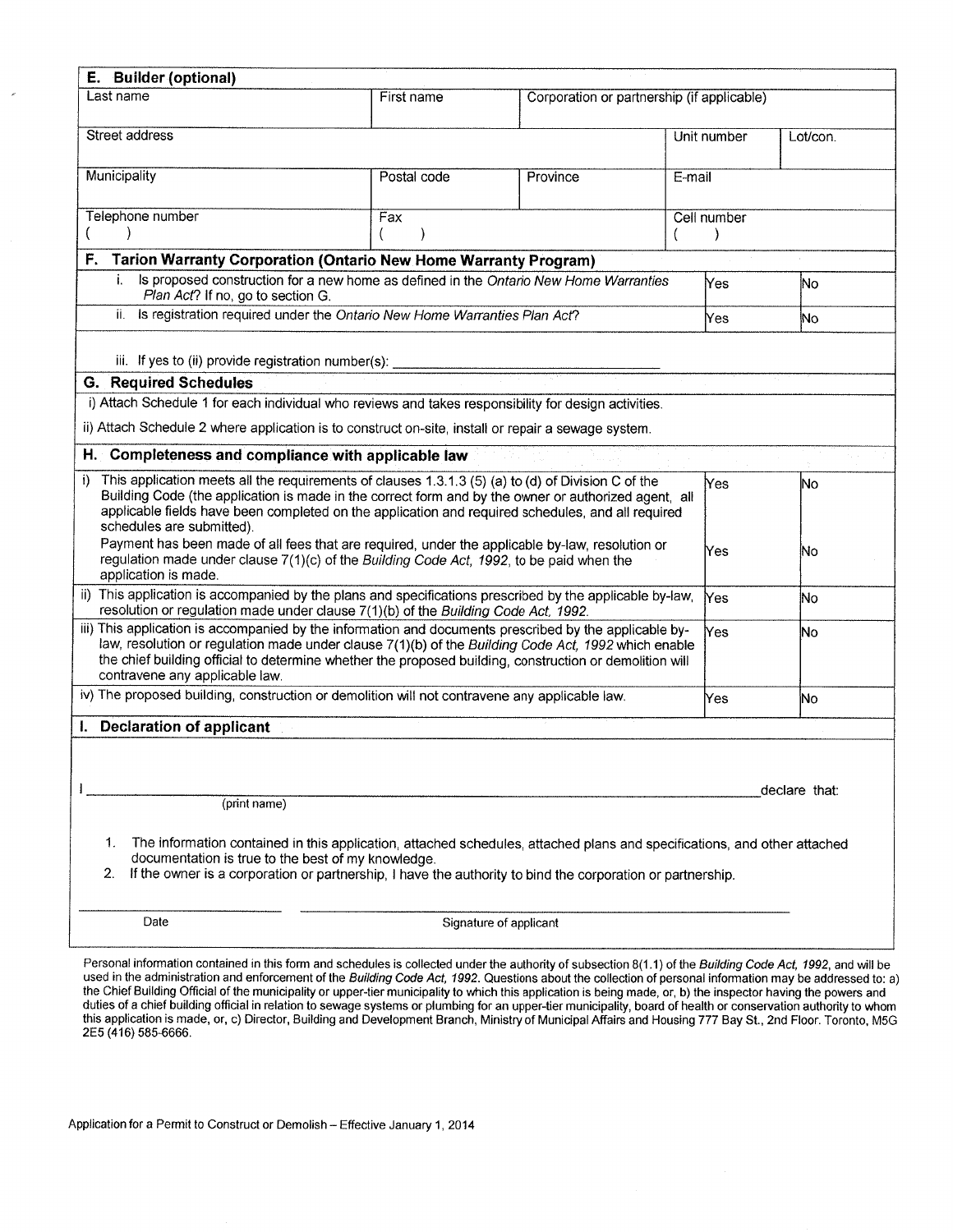# Schedule 1: Designer lnformation

Use one form for each individual who reviews and takes responsibility for design activities with respect to the project

| Building number, street name<br>Municipality                                                                                                                                                                                                                                                                                                                                                                         |                                               |                               | Unit no.    |                                           |  |
|----------------------------------------------------------------------------------------------------------------------------------------------------------------------------------------------------------------------------------------------------------------------------------------------------------------------------------------------------------------------------------------------------------------------|-----------------------------------------------|-------------------------------|-------------|-------------------------------------------|--|
|                                                                                                                                                                                                                                                                                                                                                                                                                      |                                               |                               |             | Lot/con.                                  |  |
|                                                                                                                                                                                                                                                                                                                                                                                                                      | Postal code<br>Plan number/ other description |                               |             |                                           |  |
|                                                                                                                                                                                                                                                                                                                                                                                                                      |                                               |                               |             |                                           |  |
| B. Individual who reviews and takes responsibility for design activities                                                                                                                                                                                                                                                                                                                                             |                                               |                               |             |                                           |  |
| Name                                                                                                                                                                                                                                                                                                                                                                                                                 |                                               | Firm                          |             |                                           |  |
| Street address                                                                                                                                                                                                                                                                                                                                                                                                       |                                               |                               | Unit no.    | Lot/con.                                  |  |
| Municipality                                                                                                                                                                                                                                                                                                                                                                                                         | Postal code                                   | Province                      | E-mail      |                                           |  |
| Telephone number                                                                                                                                                                                                                                                                                                                                                                                                     | Fax number                                    |                               | Cell number |                                           |  |
| C. Design activities undertaken by individual identified in Section B. [Building Code Table 3.5.2.1. of<br><b>Division C]</b>                                                                                                                                                                                                                                                                                        |                                               |                               |             |                                           |  |
| House                                                                                                                                                                                                                                                                                                                                                                                                                |                                               | HVAC - House                  |             | <b>Building Structural</b>                |  |
| Small Buildings                                                                                                                                                                                                                                                                                                                                                                                                      |                                               | <b>Building Services</b>      |             | Plumbing - House                          |  |
| Large Buildings                                                                                                                                                                                                                                                                                                                                                                                                      |                                               | Detection, Lighting and Power |             | Plumbing - All Buildings                  |  |
| <b>Complex Buildings</b>                                                                                                                                                                                                                                                                                                                                                                                             |                                               | Fire Protection               |             | On-site Sewage Systems                    |  |
|                                                                                                                                                                                                                                                                                                                                                                                                                      |                                               |                               |             |                                           |  |
| D. Declaration of Designer                                                                                                                                                                                                                                                                                                                                                                                           |                                               |                               |             |                                           |  |
|                                                                                                                                                                                                                                                                                                                                                                                                                      |                                               |                               |             | declare that (choose one as appropriate): |  |
| (print name)                                                                                                                                                                                                                                                                                                                                                                                                         |                                               |                               |             |                                           |  |
| I review and take responsibility for the design work on behalf of a firm registered under subsection 3.2.4 of Division<br>C, of the Building Code. I am qualified, and the firm is registered, in the appropriate classes/categories.                                                                                                                                                                                |                                               |                               |             |                                           |  |
| Firm BCIN:                                                                                                                                                                                                                                                                                                                                                                                                           |                                               |                               |             |                                           |  |
| I review and take responsibility for the design and am qualified in the appropriate category as an "other designer"<br>under subsection 3.2.5 of Division C, of the Building Code.<br>Individual BCIN: University of the Contract of the Contract of the Contract of the Contract of the Contract of the Contract of the Contract of the Contract of the Contract of the Contract of the Contract of the Contract of |                                               |                               |             |                                           |  |
| Basis for exemption from registration:                                                                                                                                                                                                                                                                                                                                                                               |                                               |                               |             |                                           |  |
| The design work is exempt from the registration and qualification requirements of the Building Code.<br>Basis for exemption from registration and qualification:                                                                                                                                                                                                                                                     |                                               |                               |             |                                           |  |
| I certify that:                                                                                                                                                                                                                                                                                                                                                                                                      |                                               |                               |             |                                           |  |
| 1.<br>The information contained in this schedule is true to the best of my knowledge.<br>2.<br>I have submitted this application with the knowledge and consent of the firm.                                                                                                                                                                                                                                         |                                               |                               |             |                                           |  |
| Date<br>Signature of Designer<br>Signature of Designer                                                                                                                                                                                                                                                                                                                                                               |                                               |                               |             |                                           |  |

NOTE:

- <sup>1</sup>. For the purposes of this form, "individual" means the "person" refened to in Clause 3.2.4.7 (1) (c).of Division C, Article 3.2.5.1 . of Division C, and all other persons wfio are exempt from qualifìcation under Subseclions 3.2.4. and 3.2.5. of Division C.
- 2. Schedule 1 is not required to be completed by a holder of a license, temporary license, or a certificate of practice, issued by the Ontario Association of Architects. Schedule 1 is also not required to be completed by a holder of a license to practise, a limited license to practise, or a certificate of authorization, issued by the Association of Professional Engineers of Ontario.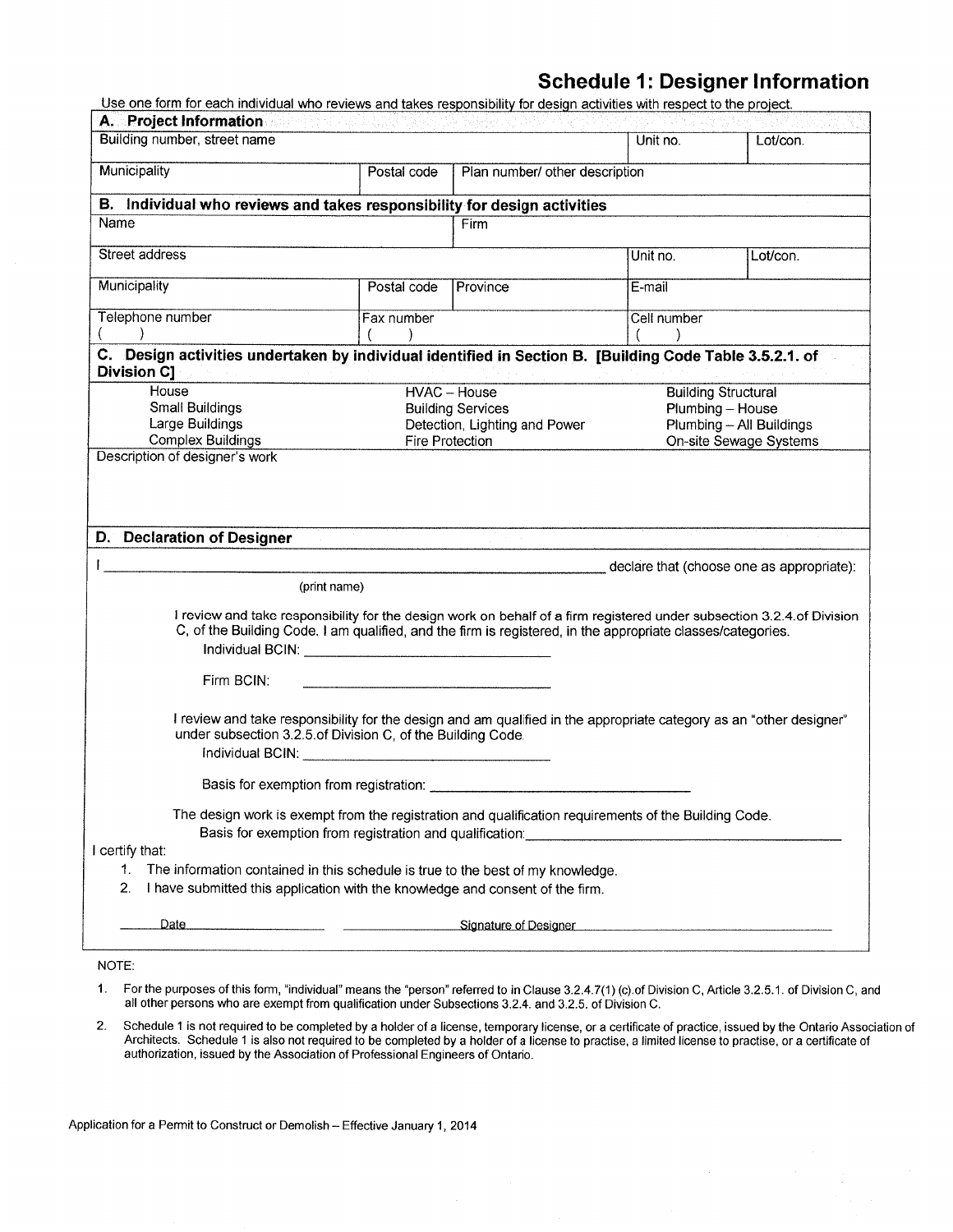# Schedule 2: Sewage System lnstaller lnformation

| <b>Project Information</b><br>Α.                                                                                                                                                                                                  |                                                                                                                                  |                                |             |               |  |  |  |  |
|-----------------------------------------------------------------------------------------------------------------------------------------------------------------------------------------------------------------------------------|----------------------------------------------------------------------------------------------------------------------------------|--------------------------------|-------------|---------------|--|--|--|--|
| Building number, street name                                                                                                                                                                                                      |                                                                                                                                  |                                | Unit number | Lot/con.      |  |  |  |  |
| Municipality                                                                                                                                                                                                                      | Postal code                                                                                                                      | Plan number/ other description |             |               |  |  |  |  |
| Sewage system installer<br>В.                                                                                                                                                                                                     |                                                                                                                                  |                                |             |               |  |  |  |  |
| Is the installer of the sewage system engaged in the business of constructing on-site, installing, repairing, servicing, cleaning or<br>emptying sewage systems, in accordance with Building Code Article 3.3.1.1, Division C?    |                                                                                                                                  |                                |             |               |  |  |  |  |
|                                                                                                                                                                                                                                   | Yes (Continue to Section C)<br>Installer unknown at time of<br>No (Continue to Section E)<br>application (Continue to Section E) |                                |             |               |  |  |  |  |
| Registered installer information (where answer to B is "Yes")<br>C.                                                                                                                                                               |                                                                                                                                  |                                |             |               |  |  |  |  |
| Name                                                                                                                                                                                                                              |                                                                                                                                  |                                | <b>BCIN</b> |               |  |  |  |  |
| Street address                                                                                                                                                                                                                    |                                                                                                                                  |                                | Unit number | Lot/con.      |  |  |  |  |
| Municipality                                                                                                                                                                                                                      | Postal code                                                                                                                      | Province                       | E-mail      |               |  |  |  |  |
| Telephone number                                                                                                                                                                                                                  | Fax                                                                                                                              |                                | Cell number |               |  |  |  |  |
| Qualified supervisor information (where answer to section B is "Yes")<br>D.                                                                                                                                                       |                                                                                                                                  |                                |             |               |  |  |  |  |
| Name of qualified supervisor(s)<br><b>Building Code Identification Number (BCIN)</b>                                                                                                                                              |                                                                                                                                  |                                |             |               |  |  |  |  |
| <b>Declaration of Applicant:</b><br>Е.                                                                                                                                                                                            |                                                                                                                                  |                                |             |               |  |  |  |  |
|                                                                                                                                                                                                                                   |                                                                                                                                  |                                |             |               |  |  |  |  |
|                                                                                                                                                                                                                                   |                                                                                                                                  |                                |             | declare that: |  |  |  |  |
| (print name)<br>I am the applicant for the permit to construct the sewage system. If the installer is unknown at time of application, I<br>shall submit a new Schedule 2 prior to construction when the installer is known;<br>OR |                                                                                                                                  |                                |             |               |  |  |  |  |
| I am the holder of the permit to construct the sewage system, and am submitting a new Schedule 2, now that the installer<br>is known.                                                                                             |                                                                                                                                  |                                |             |               |  |  |  |  |
| I certify that:                                                                                                                                                                                                                   |                                                                                                                                  |                                |             |               |  |  |  |  |
| The information contained in this schedule is true to the best of my knowledge.                                                                                                                                                   |                                                                                                                                  |                                |             |               |  |  |  |  |
| 2.<br>If the owner is a corporation or partnership, I have the authority to bind the corporation or partnership.                                                                                                                  |                                                                                                                                  |                                |             |               |  |  |  |  |
| Signature of applicant<br>Date                                                                                                                                                                                                    |                                                                                                                                  |                                |             |               |  |  |  |  |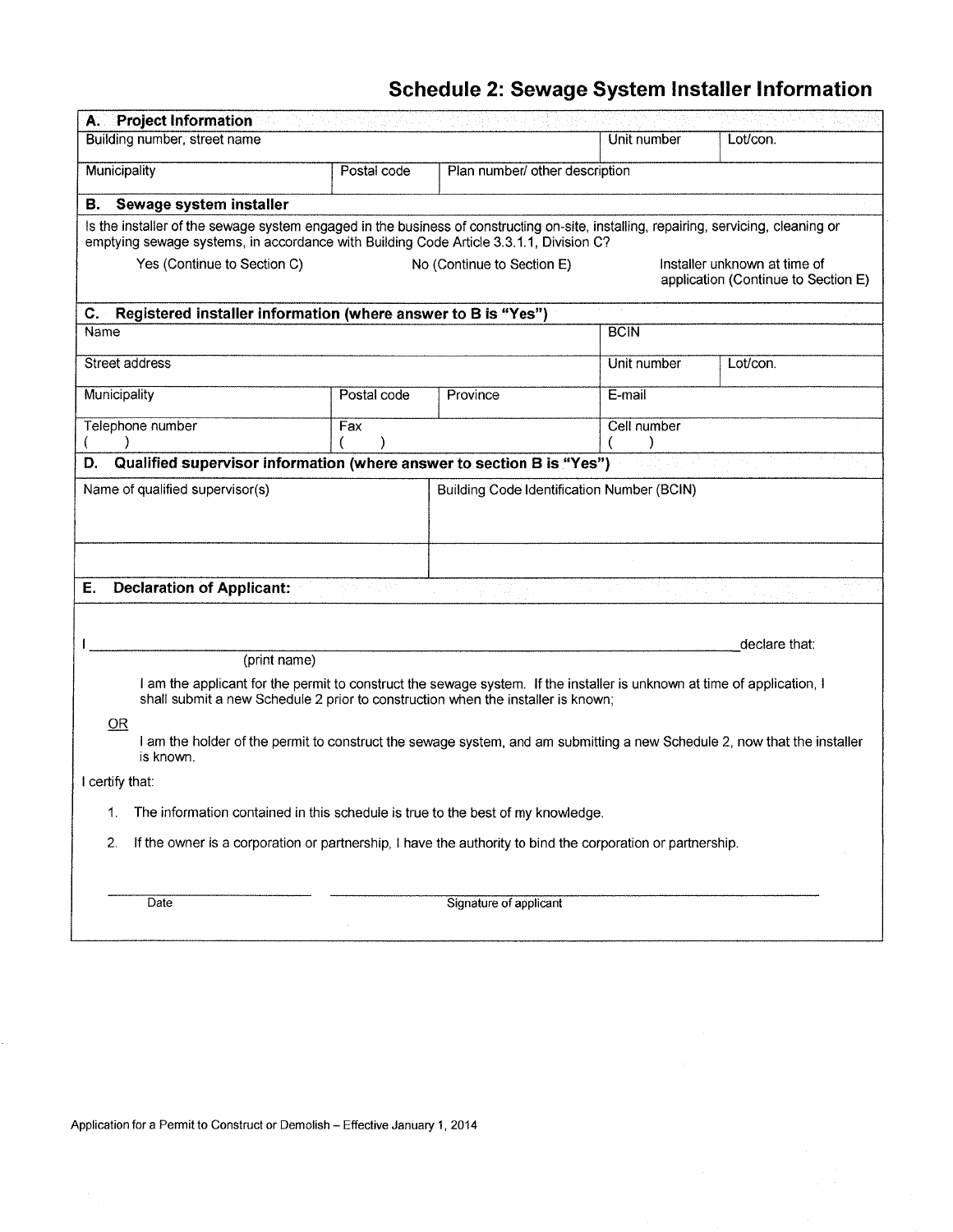The Corporation of the Township of North Kawartha Box 550, 280 Burleigh Street Apsley, Ontario KOL 1AO Phone # 705-656-4445 Fax #705-656-4446



### Form 2 - Soil & Water Table lnformation - (Minimum depth of test pits: 5 feet for 1.5 metres)

| Date:                 |           |           | <b>Test Pit - Sub-surface conditions encountered</b> |                 |          |  |  |  |  |
|-----------------------|-----------|-----------|------------------------------------------------------|-----------------|----------|--|--|--|--|
|                       |           |           | <b>Applicant's Use</b>                               | Inspector's Use |          |  |  |  |  |
| <b>Existing grade</b> | Depth (m) | Soil Type | "T" Time                                             | Soil Type       | "T" Time |  |  |  |  |
| Rock & G.W.T.         | $-0-$     |           |                                                      |                 |          |  |  |  |  |
|                       | $-0.25 -$ |           |                                                      |                 |          |  |  |  |  |
|                       | $-0.50 -$ |           |                                                      |                 |          |  |  |  |  |
|                       | $-0.75-$  |           |                                                      |                 |          |  |  |  |  |
|                       | $-1.00 -$ |           |                                                      |                 |          |  |  |  |  |
|                       | $-1.25 -$ |           |                                                      |                 |          |  |  |  |  |
|                       | $-1.50 -$ |           |                                                      |                 |          |  |  |  |  |

## Legend: (Elevations based on existing grade) (Note: proposed revised grades must be noted on site plan)

- $\bullet$  BR be BR bedrock or impervious soil (min 0.9 metres to bottom of stone)
- $\bullet$  m metres
- $\bullet$  GWT ground water table
- $\bullet$  EG existing grade Note: proposed grade (PG) if applicable
- HGWT high ground water table (min 0.9 metres to bottom of stone) <br>•  $T$  percolation rate (min/cm)
- 

## Sewage System Design Criteria (Based on above details):

Sewage System minimum raised height above grade - 1.5m - GWT or bedrock depth = Minimum raised height of bed height of system) (raised

#### Water Supply (Proposed or Existing):

|  |  |  |  | Municipal □ Dug Well □ Shallow or Sand Pt. □ Other □ Specify ______________ |  |
|--|--|--|--|-----------------------------------------------------------------------------|--|
|--|--|--|--|-----------------------------------------------------------------------------|--|

#### lnspectors Report:

| Date and time of Inspection:              | Leaching Bed Design Criteria            |  |  |  |
|-------------------------------------------|-----------------------------------------|--|--|--|
|                                           | Depth to rock/impervious soil<br>metres |  |  |  |
| Weather:                                  | Design HGWT                             |  |  |  |
|                                           | $1.5M -$ (HGWT encountered) =<br>metres |  |  |  |
| Representing Owner:                       | Site to be scarified<br>ves<br>no no    |  |  |  |
| Design "T"<br>min/cm                      | Sub-grade inspection yes<br>no          |  |  |  |
| Percolation test required<br>ves<br>no no | Loading area (Mantle) yest<br>no no     |  |  |  |
| Grain size analysis required<br>yes no    | Inspected and Recommended by:           |  |  |  |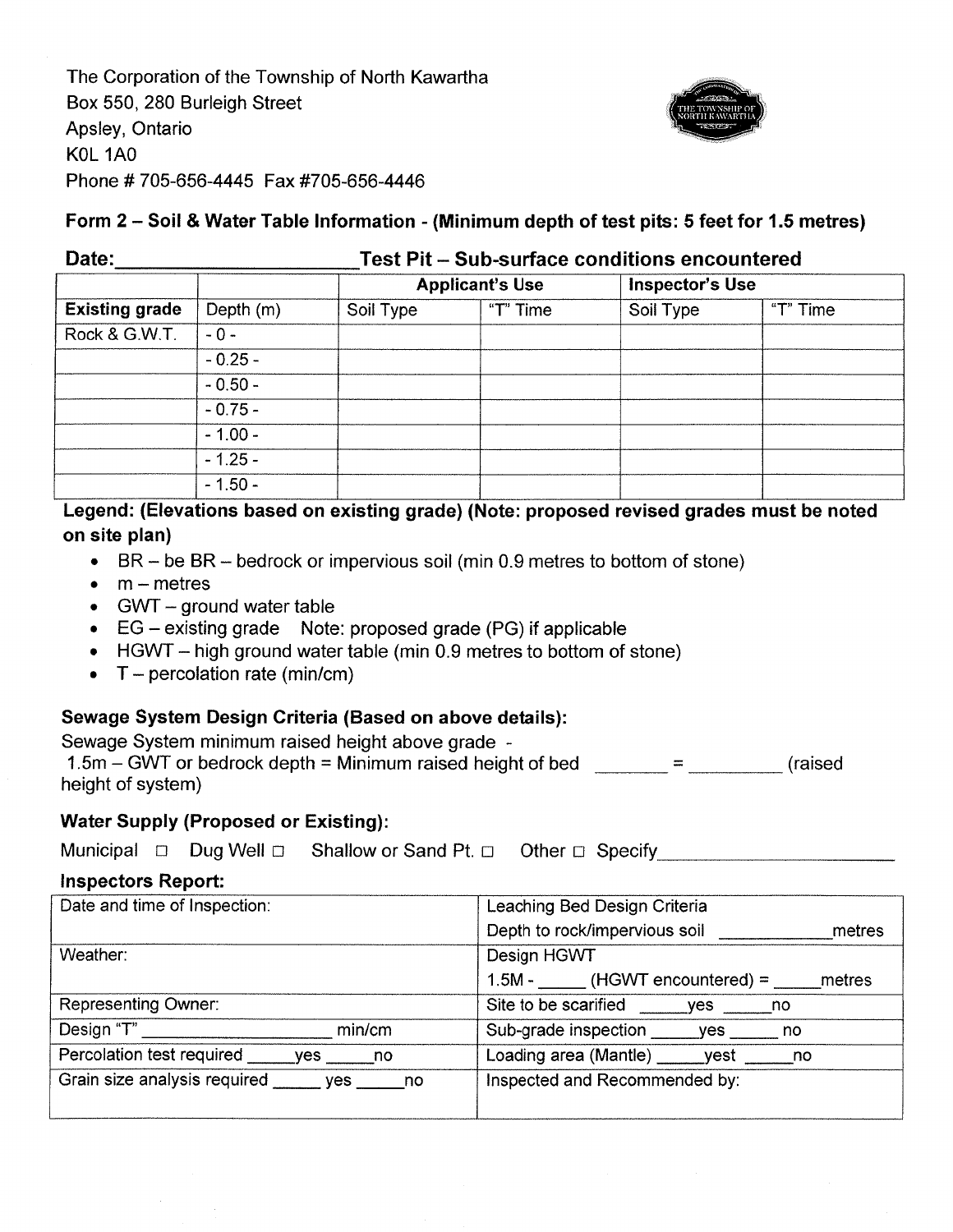The Corporation of the Township of North Kawartha Box 550, 280 Burleigh Street Apsley, Ontario KOL 1AO Phone # 705-656-4445 Fax #705-656-4446



# OnSite Sewage System - Form 3 - Design Criteria

Plumbing Specifications - For All Buildings To Be Serviced By The Proposed Sewage System

| <b>Fixtures</b>                                                                                  | # Existing + #New(Proposed) = Total per                                              |                |     |                | Units $=$ | <b>Fixture Count</b> | Office use |
|--------------------------------------------------------------------------------------------------|--------------------------------------------------------------------------------------|----------------|-----|----------------|-----------|----------------------|------------|
| Bathtub/Shower                                                                                   | $\ddot{}$                                                                            |                | $=$ | 1.5            | $=$       |                      |            |
| Shower stall                                                                                     | $\ddag$                                                                              |                | $=$ | 1.5            | H         |                      |            |
| Wash basin                                                                                       | $\ddot{}$                                                                            |                | H   | 1.5            | $=$       |                      |            |
| Toilet                                                                                           | $+$                                                                                  |                | $=$ | 4              | $=$       |                      |            |
| <b>Bidet</b>                                                                                     | $\ddot{\phantom{1}}$                                                                 |                | $=$ | 1              | H         |                      |            |
| Kitchen sink -<br>single or double                                                               | $+$                                                                                  |                | $=$ | 1.5            | $\equiv$  |                      |            |
| Bar sink                                                                                         | $+$                                                                                  |                | $=$ | 1.5            | $=$       |                      |            |
| Washing machine                                                                                  | $\ddot{}$                                                                            |                | $=$ | 1.5            | $\equiv$  |                      |            |
| Urinal                                                                                           | $+$                                                                                  |                | $=$ | $\overline{2}$ | $=$       |                      |            |
| Other                                                                                            | $+$                                                                                  |                | $=$ |                | $=$       |                      |            |
| Total Fixture Units (addition of fixture count column)                                           |                                                                                      |                |     |                | $=$       |                      |            |
| Buildings to be serviced by system                                                               |                                                                                      | Existing       |     | Additional     |           | Totals               | Office use |
| Floor Area (not including basement                                                               |                                                                                      | m <sup>2</sup> |     | m <sup>2</sup> |           | m <sup>2</sup>       |            |
| Bedrooms (number)                                                                                |                                                                                      |                |     |                |           |                      |            |
| Totals                                                                                           | Calculated Flow Rate (see Design Flow Chart)                                         |                |     |                |           |                      |            |
| # Bedrooms                                                                                       |                                                                                      |                |     |                |           |                      |            |
|                                                                                                  |                                                                                      |                |     |                |           |                      |            |
| L/day<br><b>Floor Area</b><br>$\overrightarrow{\phantom{a}}$                                     |                                                                                      |                |     |                |           |                      |            |
|                                                                                                  |                                                                                      |                |     |                |           |                      |            |
| <b>Proposal to Construct Sewage System</b>                                                       |                                                                                      |                |     |                |           |                      |            |
| Class 2 Leaching Pit - (200 L./fixture unit (pressurized) cannot exceed 1,000 L./day)<br>$\Box$  |                                                                                      |                |     |                |           |                      |            |
| Side wall loading rate (litres/day/sq.m.) = $400/T$ Lr $- 400/$ = $=$ sq. m. of sidewall         |                                                                                      |                |     |                |           |                      |            |
| Design details:                                                                                  |                                                                                      |                |     |                |           |                      |            |
| $\Box$                                                                                           | Class 4 Sewage System-septic tank and/or leaching bed-filter or trench bed (see next |                |     |                |           |                      |            |
| page)                                                                                            |                                                                                      |                |     |                |           |                      |            |
| Tertiary Treat Unit-BMEC approval & literature (specs for unit) must be submitted with<br>$\Box$ |                                                                                      |                |     |                |           |                      |            |
|                                                                                                  |                                                                                      |                |     |                |           |                      |            |
| Alarm_____(mech. systems) Raised Height_____metres Stone Area________m <sup>2</sup>              |                                                                                      |                |     |                |           |                      |            |
|                                                                                                  | Sand Area $\frac{m^2}{2}$                                                            |                |     |                |           |                      |            |
| $\Box$                                                                                           | Class 5 Holding Tank - Requirements: Audio/Visual Alarm & 3" venting                 |                |     |                |           |                      |            |
| $Q \times 7 = \times 7 =$ L Tank Size Proposed L                                                 |                                                                                      |                |     |                |           |                      |            |
| Municipal Approval Pump Out Contract (approval and contract required prior to submission)        |                                                                                      |                |     |                |           |                      |            |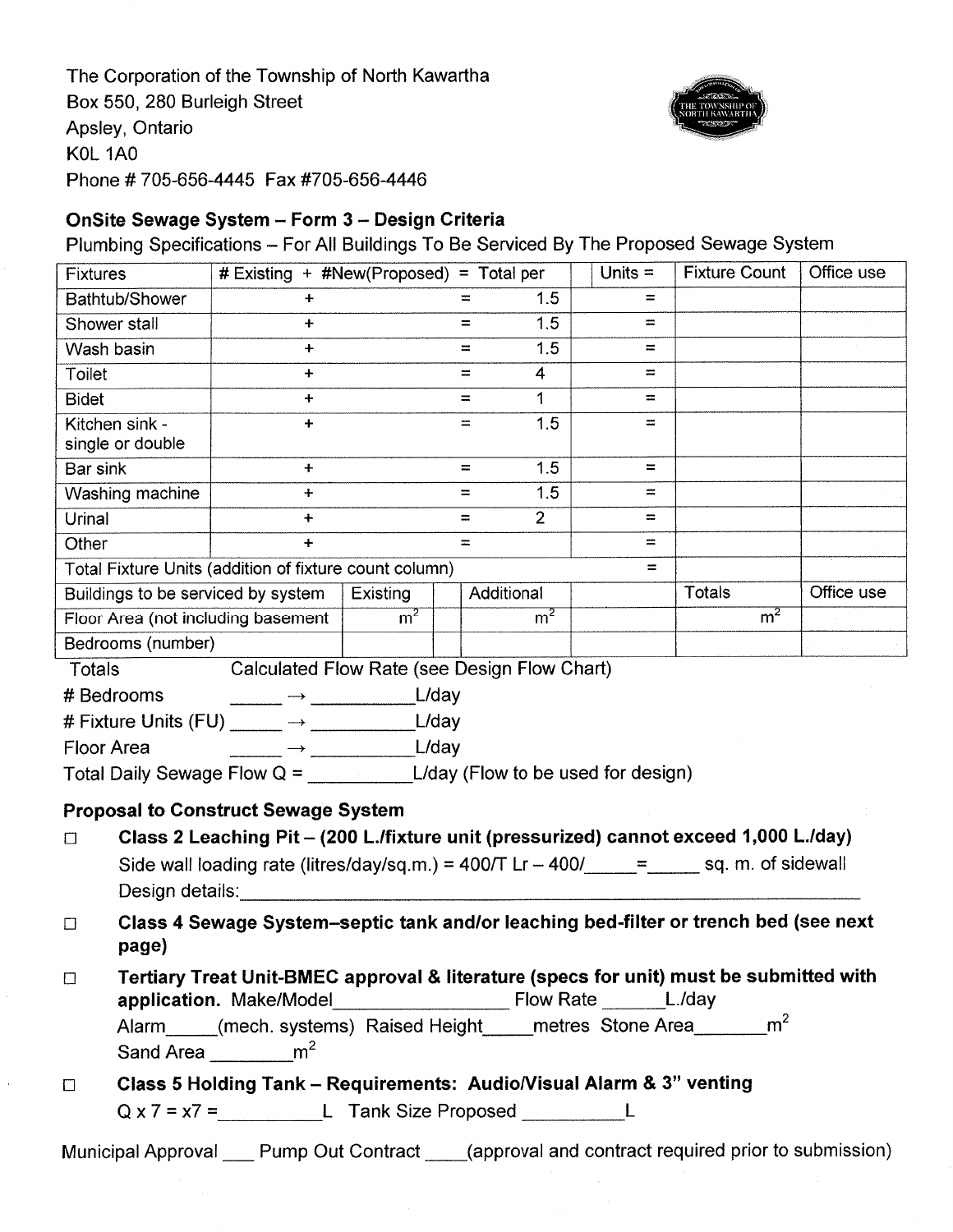The Corporation of the Township of North Kawartha Box 550, 280 Burleigh Street Apsley, Ontario KOL 1AO Phone # 705-656-4445 Fax #705-656-4446 On Site Sewage System Form 4 - Proposal to Gonstruct Glass 4 Sewage System  $\Box$  Septic Tank (Qx2.5 if Residential with Garburator) Use Existing Mew CSA Standard Residential Occupancy Qx2= x2= litres Non-Residential (Commercial)  $Qx3 = x3 =$  litres Proposed Working Capacity \_\_\_\_\_\_\_\_\_litres (min. 3600L) □ Treatment Unit (specify) Operating Capacity litres/day D Class 4F Filter Bed If Q is 3000 litres or less  $Q \div 75 =$   $\div 75 =$  Sq. Metres If Q is more than 3000 litres  $Q \div 50 = +50 =$  \_\_\_\_\_\_\_ Sq. M.  $\div 2$  pods of \_\_\_\_\_\_ Sq. M lf Treatment Unit Q ÷ \_\_\_\_\_ = \_\_\_ ÷ = \_\_\_\_ Sq. Metres Extended Contact Area  $Q \times T \times$  \_\_\_\_\_\_ = \_\_\_\_\_\_\_\_Sq. Metre Contact Area 850 (Base of Filter) 850 Proposal: # of Pods \_\_\_\_ Filter Bed Area \_\_\_\_m<sup>2</sup> Contact Area \_\_\_\_m<sup>2</sup> Raised Height \_\_\_\_m -m2 -m2  $\Box$  Class 4 Trench Bed Absorption trench (\*  $\div$  300 if treatment unit) T-time (percolation rate of soil used for calculation.) Native lmported Raised height m.  $Q \times T + 200^* = \times \times 200^* = \times m + \text{no. of runs} = \times m$ . per run  $\Box$  Class 4 Loading Rates – Area requirements (required for all Class 4 sewage systems) Percolation Time of Existing (in-situ)Soils Formula and Calculation of Loading Area Req'd Q=  $m<sup>2</sup>$ 10 10 If "T" is: 20 – 35..................Use:  $\frac{Q}{8}$  =  $\frac{20}{8}$  =  $\frac{20}{8}$ mo<br>Q =  $m<sup>2</sup>$  $=$ 6  $\overline{\mathsf{Q}}_{-}$ m-4 4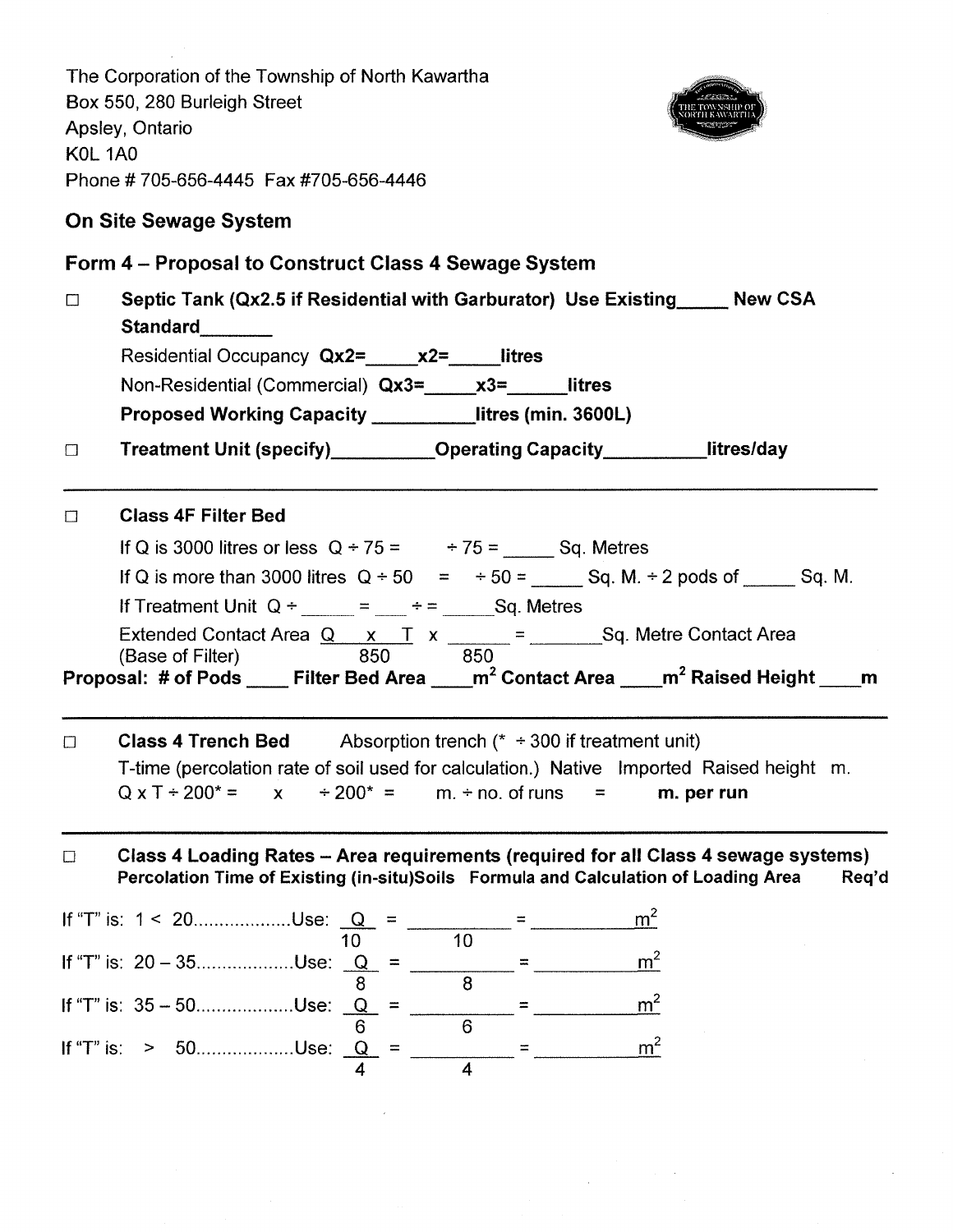The Corporation of the Township of North Kawartha Box 550, 280 Burleigh Street Apsley, Ontario KOL 1AO Phone #705-656-4445 Fax #705-656-4446



# Declaration - Authorized Agents

| and the contract of the contract of the contract of the contract of the contract of the contract of the contract of the contract of the contract of the contract of the contract of the contract of the contract of the contra       | , am the owner of the property for which this permit is to        |                        |  |  |  |
|--------------------------------------------------------------------------------------------------------------------------------------------------------------------------------------------------------------------------------------|-------------------------------------------------------------------|------------------------|--|--|--|
| (Please print)                                                                                                                                                                                                                       |                                                                   |                        |  |  |  |
| apply. I do hereby grant authorization to <b>contract and the example and the example and the example and the example and the example and the example and the example and the example and the example and the example and the ex</b> |                                                                   | to act on my behalf in |  |  |  |
|                                                                                                                                                                                                                                      | (Please print)                                                    |                        |  |  |  |
| to this regard application.                                                                                                                                                                                                          |                                                                   |                        |  |  |  |
| <b>Owners Signature</b>                                                                                                                                                                                                              | Date                                                              |                        |  |  |  |
| <b>Please Print In Ink</b>                                                                                                                                                                                                           |                                                                   |                        |  |  |  |
|                                                                                                                                                                                                                                      | , the undersigned, hereby acknowledge and agree to the following: |                        |  |  |  |

## 3.1.19.1 Clearance to Building

- 1) Where a building is to be constructed in proximity to existing above ground electrica conductors of voltage not less than 2.5 kV and not more than 46 kV,
	- a) The building shall not be located beneath the conductors and
	- b) The horizontal distance between the building and the conductors shall not be less than 3 m. (9 ft. 10 in.)
- Where a building is to be constructed in proximity to existing above ground electrical 2) conductors of a voltage more than 46 kV, the clearances between the building and the conductors shall conform to the requirements of CAN/CSA-C22.3 No. 1, "Overhead Systems"

There are no Right of Ways or Easements (either Registered or Unregistered on title) on this property for which the application pertains.

This building permit may be revoked if work is not commenced within six (6) months or if there is a lapse in construction for a period of twelve (12) months.

I will be solely responsible for giving at least five municipal working days notice for the purpose of having inspections carried out pursuant to inspection requirements listed on the posted building permit and further acknowledge that failure to give required inspection notice can result in having to uncover uninspected work and/or penalties as set out in the Building Code Act.

No changes in plans will be made without written approval from the Chief Building Official and/or lnspector.

The information set out in this application is accurate and correct.

Date Signature Signature